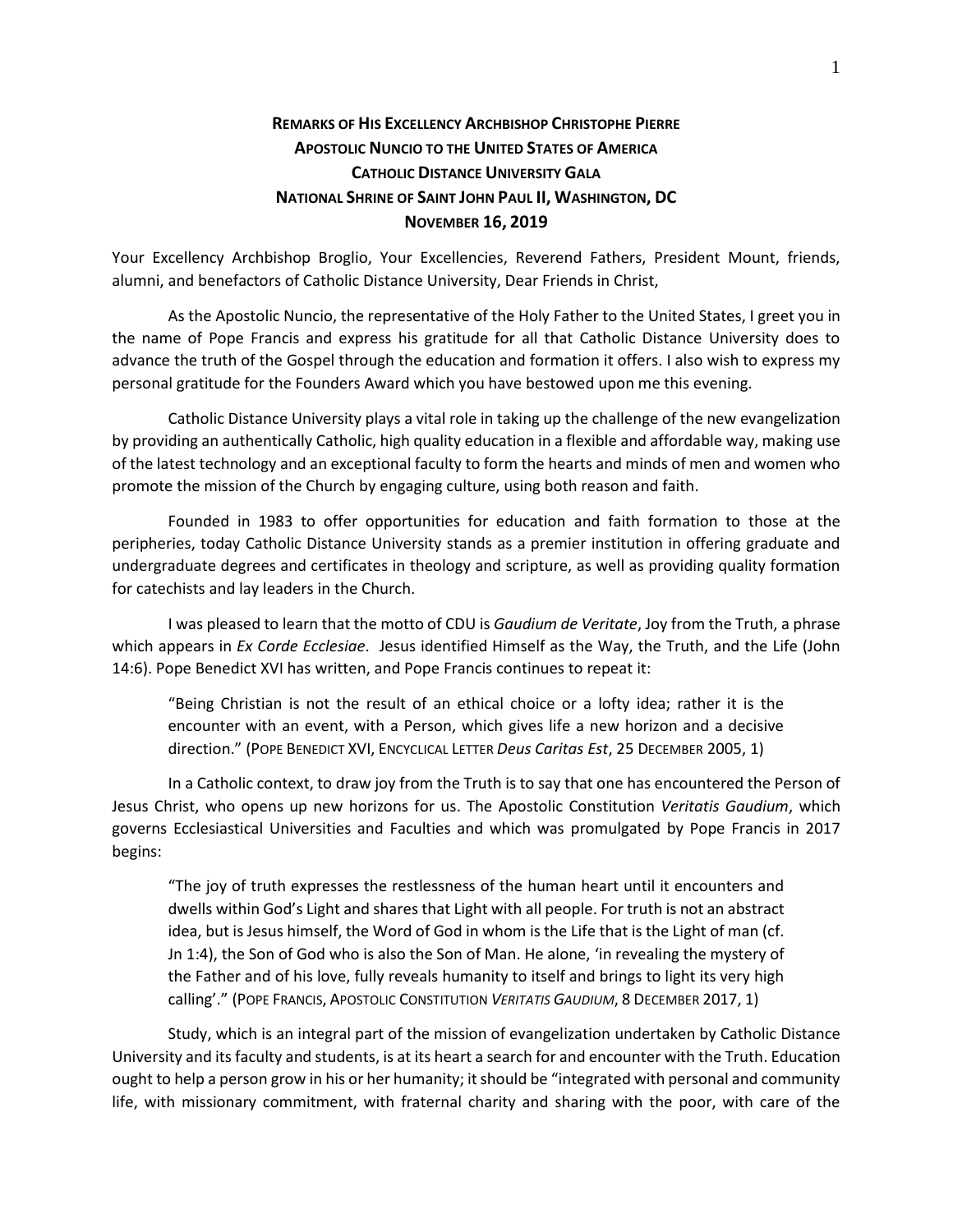interior life in relationship with the Lord." (POPE FRANCIS, ADDRESS TO THE COMMUNITY OF THE PONTIFICAL GREGORIAN UNIVERSITY, 10 APRIL 2014)

However, the world is changing rapidly, and our young people are especially being affected by the digital environment, as the Holy Father noted in his recent exhortation following the Synod on Youth:

"The digital environment is characteristic of the contemporary world. Broad swathes of humanity are immersed in it in an ordinary and continuous manner. It is no longer merely a question of 'using' instruments of communication, but of living in a highly digitalized culture that has had a profound impact on ideas of time and space, on our selfunderstanding, our understanding of others and the world, and our ability to communicate, learn, be informed and enter into relationships with others. An approach to reality that privileges images over listening and reading has influenced the way people learn and the development of their critical sense." (POPE FRANCIS, APOSTOLIC EXHORTATION *CHRISTUS VIVIT*, 25 MARCH 2019, 86)

Catholic Distance University, at the frontier of online education, is uniquely positioned to evangelize in this digital environment. Its faculty and alumni utilize technology and the new media to form minds and hearts of new generations to be missionary disciples – to think critically and to engage others in real relationships, not merely virtual ones. Catholic Distance University understands that academic content is not enough; formation – especially formation for service and leadership in the Church – is one of the desired outcomes of its programs.

To form another is to help the person to be a better person: a conscious subject, free and responsible, open to the good, the true and beautiful; capable of entering into deep relationships with others - *of being with others and for others*. As Pope Benedict XVI says:

"Education is not and must never be considered something purely utilitarian. It is about forming the human person, equipping him or her to live life to the full – in short it is about imparting wisdom." (BENEDICT XVI, ADDRESS TO TEACHERS AND RELIGIOUS, ST. MARY'S UNIVERSITY COLLEGE, TWICKENHAM, 17 SEPTEMBER 2010)

Yet, what seems obvious to those of us of an older generation (or those of us who are "technologically-challenged") about the need for balance in our use of technology is not always obvious to our young people, who engage others in the public square, who dialogue with others and exchange information in a digital environment, and who utilize technology for political and social activities. So often technology, even in education, is used for political activity and economic gain. As such, there is a temptation to educate for efficiency and productivity, without concern for formation of character.

As Catholics, we want to educate the religious sense within a person. We understand that "it is not healthy to confuse communication with mere virtual contact" (cf. *Christus vivit*, 88). In addition to exposing young people to addiction, isolation and loss of contact with reality, to the dark web and human trafficking, and to pornography, technology and digital spaces, for all their value, can also cause people to grow blind "to the vulnerability of another human being and to prevent us from our own self-reflection." (cf. *Christus vivit*, 90)